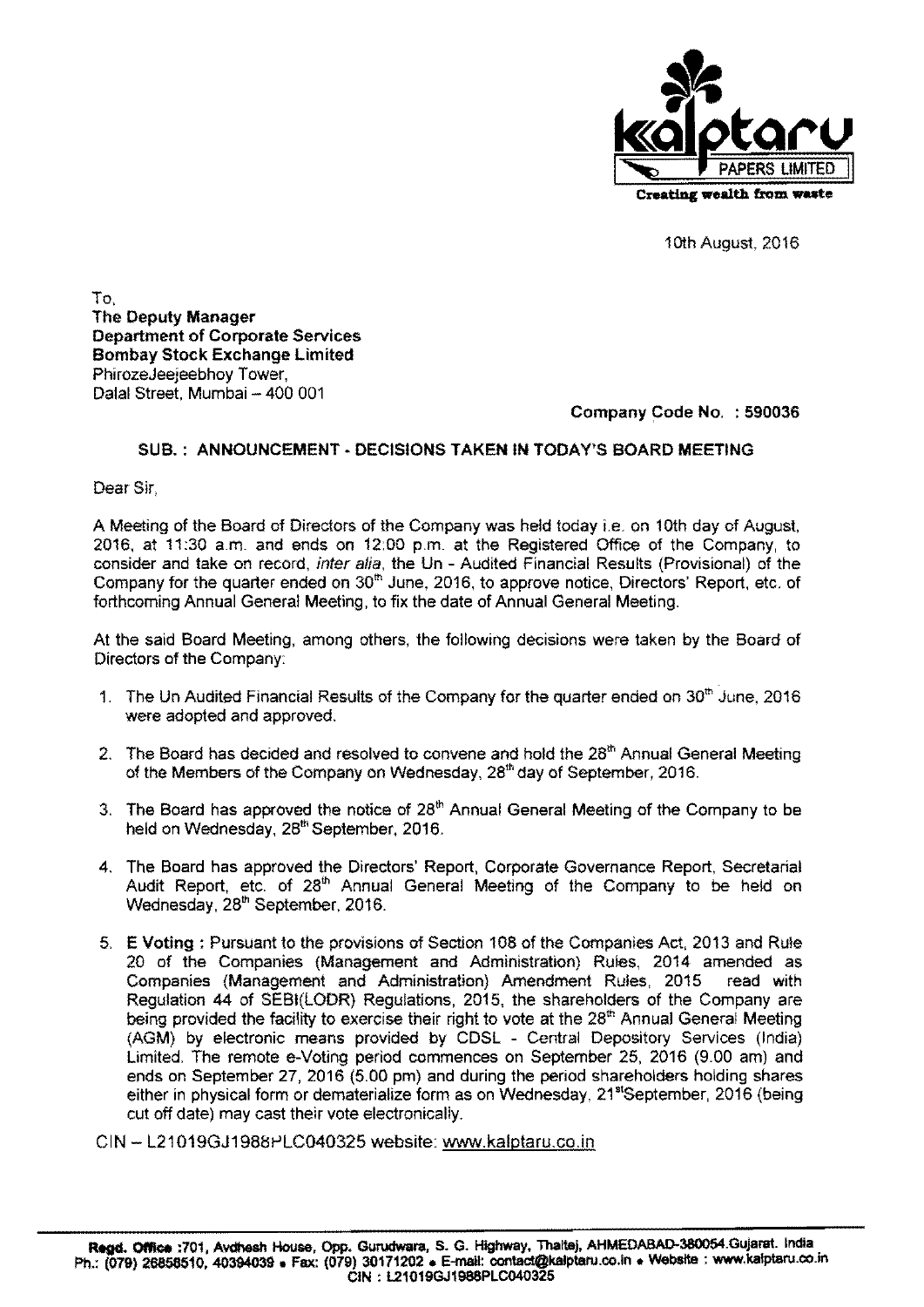

6. Mr. Ashok P Pathak, Practicing Company Secretary (Membership No. ACS 9939. CP No: 2662) has been appointed as the Scrutinizer to scrutinize the e-Voting process in fair and transparent manner.

Kindly take this on your record and acknowledge the receipt

Thanking you.

Yours faithfully,

For, Kalptaru Papers Limited

Naveen J. Gupta

Managing Director DIN - 00148096

CIN - L21019GJ1988PLC040325 website: www.kalptaru.co.in